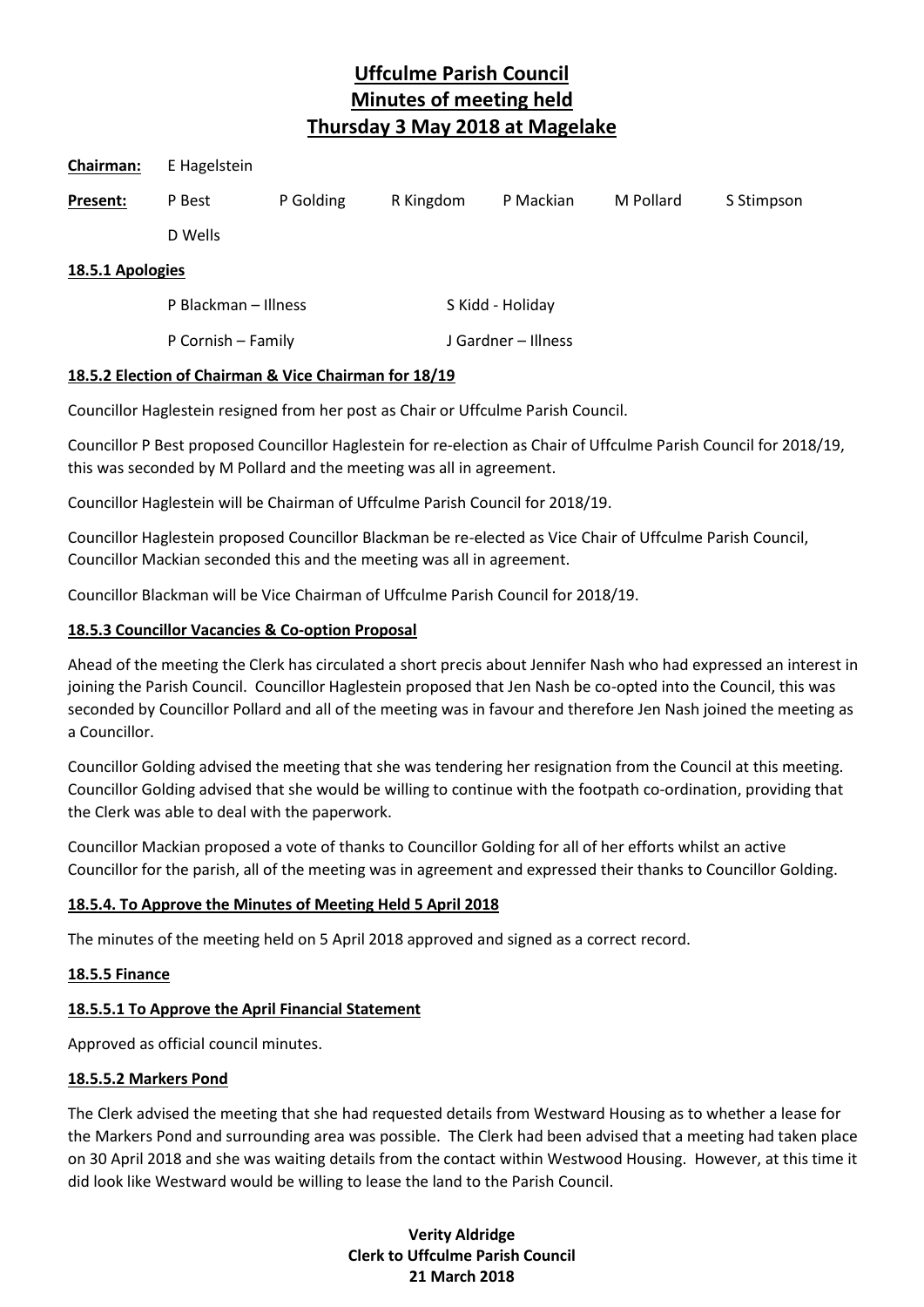#### **18.5.5.3 Magelake**

The Clerk advised that works in respect of the Pavillion Room are now complete.

It was discussed that a suggestion had been received to install a speed hump at the end of the concrete as you enter the car park. This would be designed to try and slow vehicles down and mitigate the effects of the car wheels turning and the gravel being dragged. It was also suggested that the gravel within the car park needed some attention to re-level and fill in the pot holes that had arisen.

## **18.5.5.4 Clerks Laptop**

Following the April meeting the Clerk had purchased a new laptop and she wished to thank the Parish Council for this. The new laptop was able to synchronise all of the files held for the Parish Council meaning that it was a lot more straight forward.

## **18.5.5.5 Jess Grass Cutting**

The Clerk advised she had received the summary of grass cutting carried out during April and this would be attached to the payment confirmation within the records.

The Clerk had also received a request to consider asking Jess to cut the grass bank below the Rec and the stretch of grass below the War Memorial play area. The areas should be cut by DCC although as they have reduced the number of cuts each year this area was becoming increasingly untidy, as it was last year, and it was agreed at the meeting that the Clerk should approach Jess Lucas to see if he would be interested in cutting this area. The Clerk advised the meeting that this area of grass cutting would be outside the scope of the contract for 2018.

## **18.5.5.6 Coldharbour Mill Signage for Sensory Garden**

The Clerk advised the meeting that she had been requested by Coldharbour Mill to transfer the £1,000 that had previously been agreed towards a project for engaging with lonely individuals, and the printing of brochures to this effect to contributing towards the cost of signage and benches within the sensory garden that was being developed alongside the car park at The Mill. The Clerk was able to show the meeting the proposed designs and the meeting agreed to contribute. This was proposed by Councillor Pollard, seconded by Councillor Golding and everyone was in agreement.

#### **18.5.6 Business Arising**

## **18.5.6.1 Uffculme Central**

The Clerk advised that she had recently met with Sue Warren, one of the MDDC Conservation Officers. The Clerk advised the meeting that Sue Warren did not look favourably on the use of a decking type of material within The Square and that she felt that a chipping type surface would be better suited to the area. It had also been suggested that car parking within The Square should be removed, almost in its entirety, with the few spaces being defined by street trees. The meeting did not think that the use of street trees was a good idea for the area.

The Clerk advised that despite the disappointing outcome with regards to The Square, the proposal put forward in respect of Ayshford Green was welcomed, although there were reservations about the loss of trees.

The meeting was advised that the developments would only be considered together, ie: the loss of parking within The Square offset against the parking provision within Ayshford.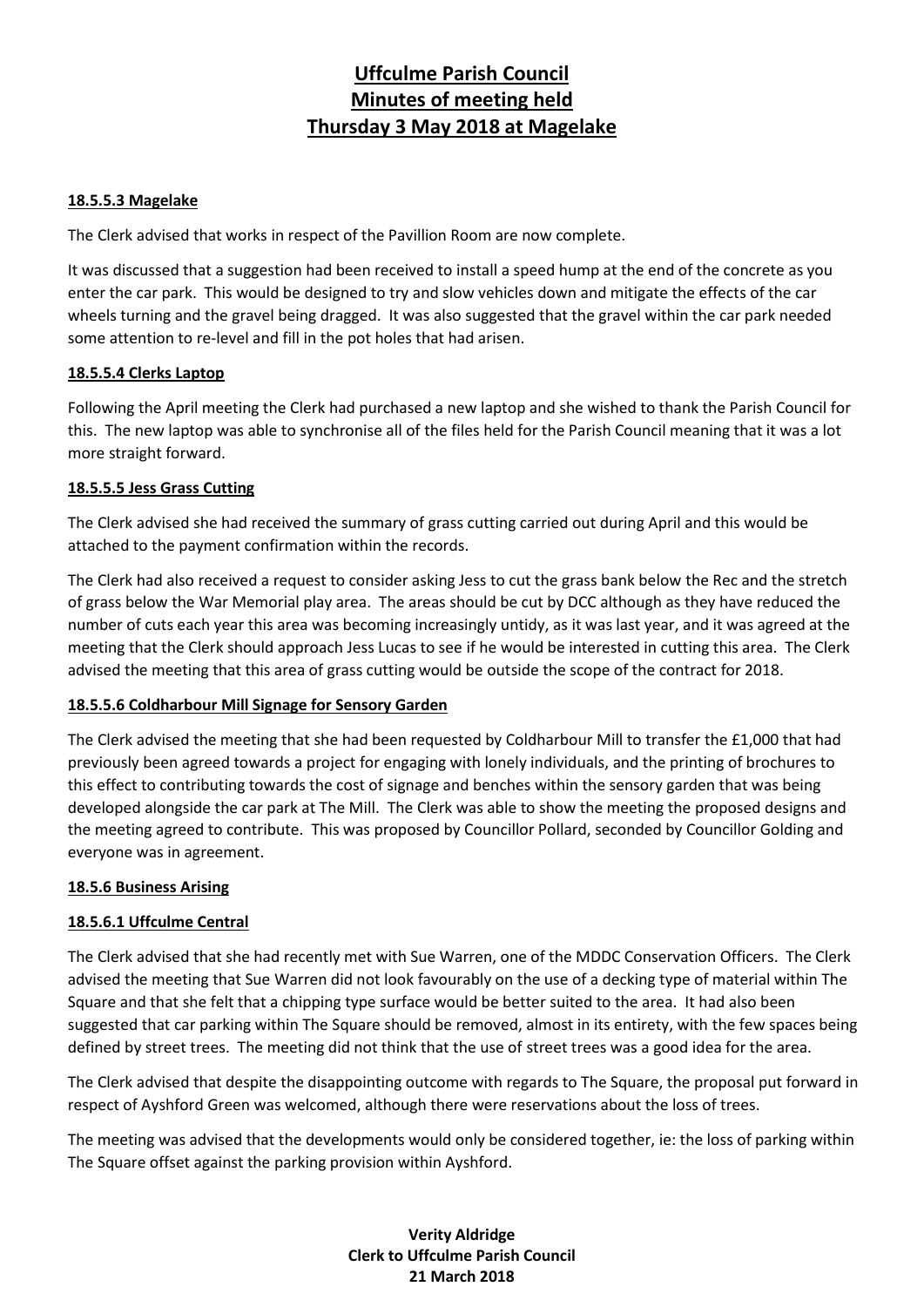Despite the disappointing meeting it was agreed that another meeting should be arranged with the Ward Councillors present to try and add some weight to the proposals given the length of time that they have been going.

It was agreed that the Clerk would arrange a meeting with the Ward Councillors in due course.

## **18.5.6.2 Mid Devon Local Plan**

Councillor Chesterton was able to advise the meeting that the Mid Devon Local Plan and its most recent submissions had been presented back to the Inspector. The District Council was awaiting a date for review of the plan, it was expected although not confirmed, that the Inspector would look at the area surrounding J27 in advance of the full hearings on the plan as a whole.

## **18.5.6.3 Landfill Site at Broadpath**

The meeting discussed again that the landfill site had been increasingly smelling recently, and Councillor Haglestein was able to advise that after a site meeting with the Manager this was due to the slightly revised capping process that was being used. Viridor are using an alternative capping system so that the view as you drive down Lamb Hill, looking towards the site, wasn't of an open rubbish tip, but a more structured site.

The meeting was encouraged to once again call the Environment Agency hotline to report any excessive foul smells as this is what Viridor are accountable for and measured against.

## **18.5.6.4 ABN Feedmill**

The Clerk advised that she had recently had a complaint from a resident on Commercial Road about the speed of and frequency of the lorries passing the residents house. The Clerk advised that she had contacted the Transport Manager for ABN and reported the residents comments.

A meeting was scheduled for 11 June 2018, alongside the Broadpath meeting.

#### **18.5.6.5 Uffculme Mens Club**

The meeting was advised by Councillor Kingdom that at the last meeting of the Mens Club the current Chairman, Martin Johns, had resigned from his post. He had additional work commitments and could not also commit to the Mens Club at the same time.

It was thought that an AGM would be arranged for Tuesday 8 May 2018. At this meeting a new Chairman would be agreed, along with other officers for the committee.

It was noted that the front of the building was looking very messy and it was agreed that the Clerk should e mail asking for the area to be tidied up.

#### **18.5.6.6 Uffculme Bowling Club**

The committee was very pleased with the canopy that had been installed and they were proceeding with the application to Viridor to seek grant funding for an extension or a portacabin. The purchase of a portacabin would still require a lot of works to the drainage of the site due to the poor sewerage connections.

#### **18.5.6.7 Green Team**

The meeting discussed that the Green Team and the work that they do was featured within the Daily Mail the previous weekend. The Green Team were to be congratulated on their efforts.

The Green Team were working with Coldharbour Mill to try and improve the Mill's green credentials.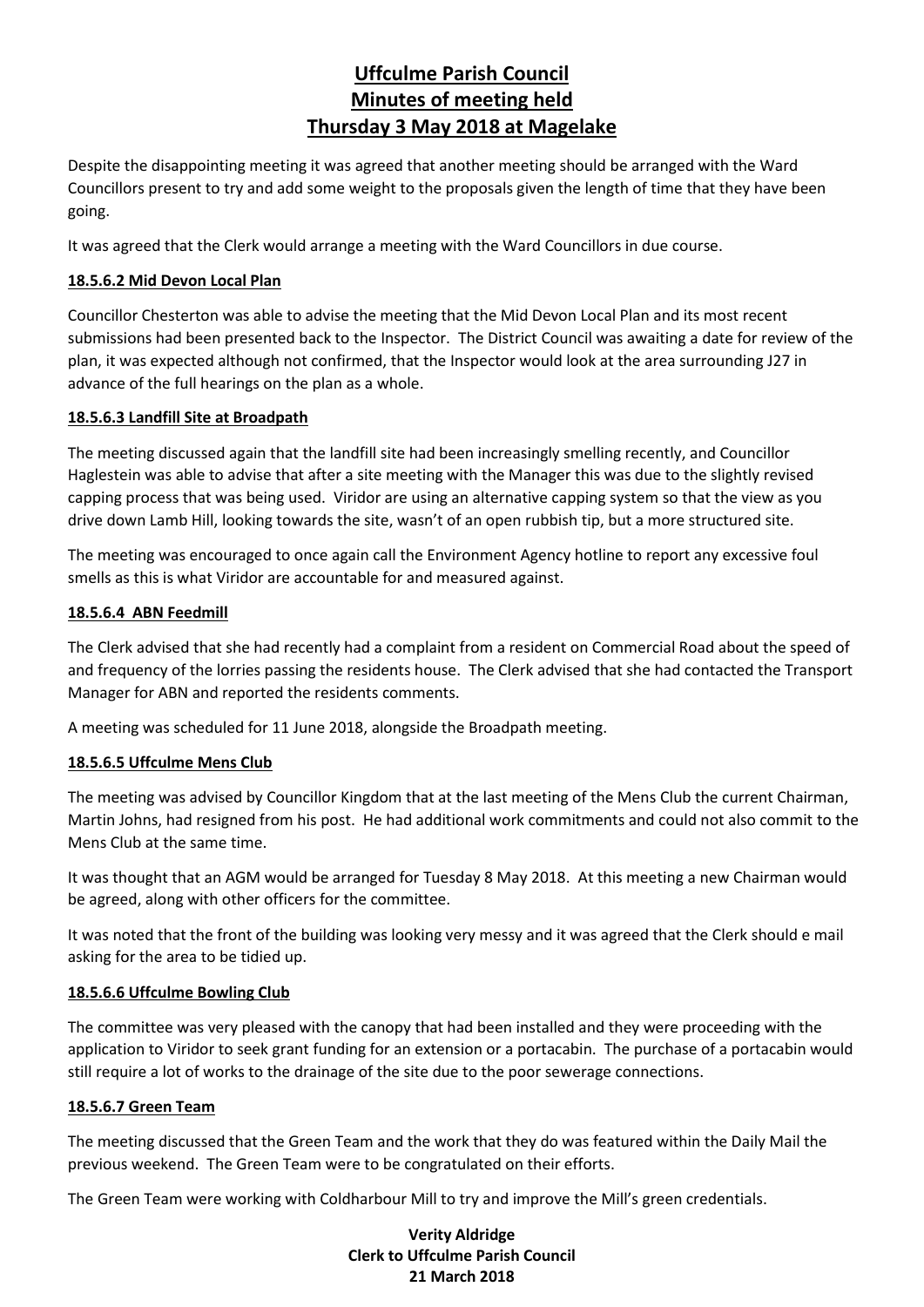The Green Team were also having a stall at the Uffculme Show on bank holiday weekend.

#### **18.5.7 Police Report**

The Clerk advised that she had attended a meeting on Wednesday 25 April 2018 at Cullompton Police Station. This meeting was run by the Community Policing Teams and gave attendees, fellow parish and town councils, an opportunity to hear about the works that the police were doing and also the challenges that they faced. At the meeting a short power point was used as a reference point and the contents of this were going to be forwarded to those who attended the meeting so that it could be circulated further. As and when the Clerk received a copy she would forward to the Councillors.

#### **18.5.8 Highway Matters**

## **18.5.8.1 Issues Around School Traffic**

The issues around the primary and secondary schools continue to be an issue. As we have a new Highways Officer it was hoped that this would be looked at again, although the meeting agreed that there was probably little the District Council would do.

## **18.5.8.2 Kitwell Street**

The Clerk advised she had received complaints about the road resurface at Kitwell Street. It was thought that the road surface became particularly poor whilst resurfacing works were being carried out in the vicinity and the large equipment was stored in Kitwell Street overnight, seemingly this damaged the carriageway.

The Clerk had also received a telephone complaint by a resident in Coldharbour that the speed of vehicles passing down through Coldharbour was dangerous. The resident also raised concerns about parking within the area. The Clerk advised the meeting she had advised the resident that she would pass it onto the County Highways officer although in reality there was probably very little that would be done.

#### **18.5.9 Correspondence**

## **18.5.9.1**

The Clerk advised that she had received a letter of thanks from Spotlight in respect of the donation provided.

#### **18.5.10 Clerks Report**

#### **18.5.10.1 Devon Air Ambulance Night Landing Site**

The Clerk advised that she had been liaising with the Devon Air Ambulance liaison in respect of the electrics at Magelake and a quote was being prepared by David Tumulty for the revision required to the existing lights.

#### **18.5.10.2 Website**

The Clerk and Councillor Best advised the meeting that there had been some issues gaining the domain for the Parish Council due to it going through additional government security clearance, being a '.gov.uk' website. This was taking longer than expected although the Clerk was able to show the meeting a preview of the site. It was agreed that the site dealt with a lot of the requirements of the Parish Council and the aesthetics of the site would be improved once it was live, however the primary aim at the moment was to get it online.

#### **18.5.10.3 Proposed New Planning Response Policy**

Councillor Wells explained the theory behind the policy in that some years ago a councillor had been called before the standards committee of MDDC in respect of the Parish Councils response to a planning application. Following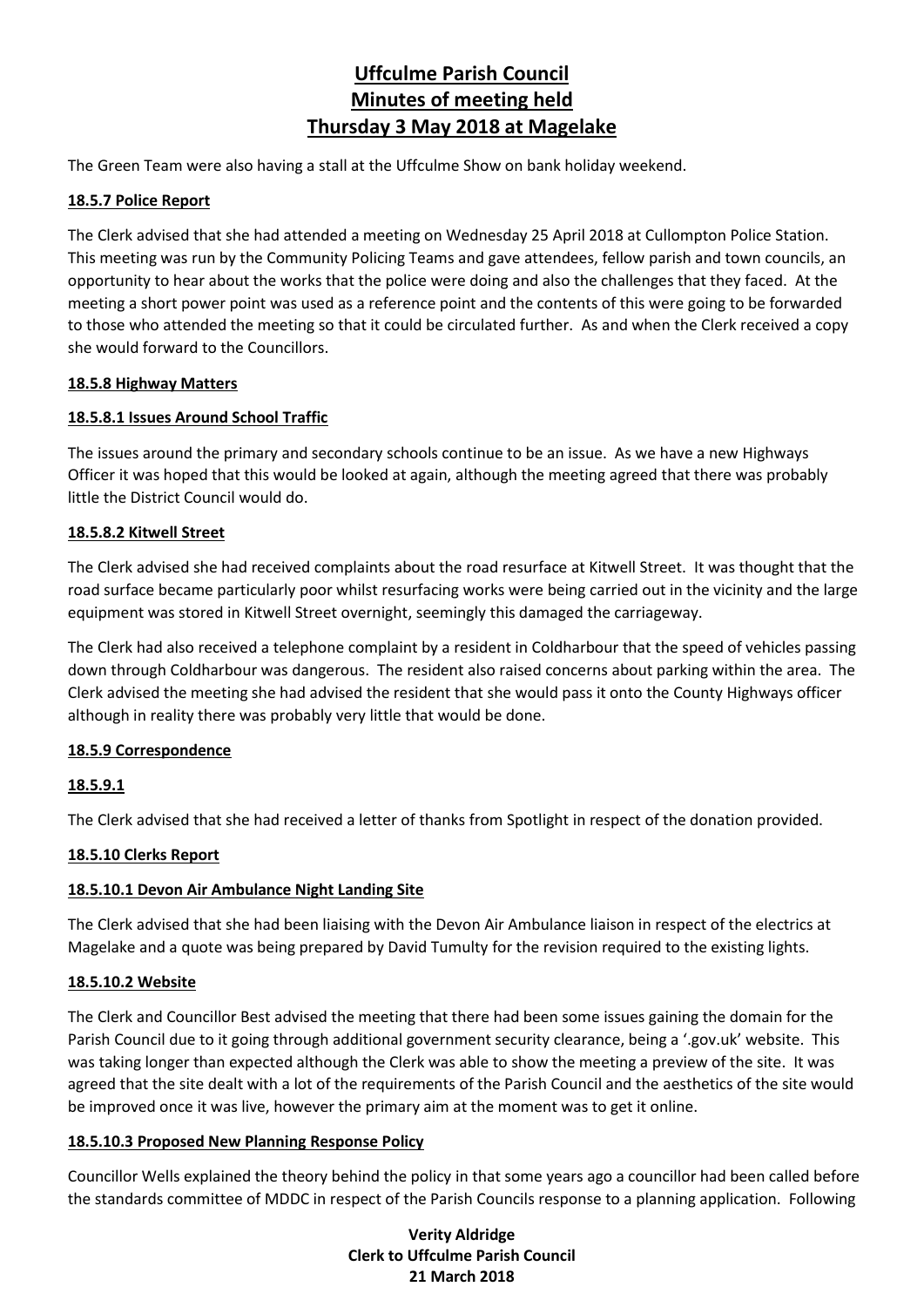this the council had agreed to write a planning response policy and it had previously been suggested that this would be reviewed annually. The policy had not been reviewed since its drafting, some ten years ago and therefore this revised policy dealt with the changes required. These had been agreed by the planning committee in March 2018 and it was now presented to full council for approval.

Following discussion regarding the wording of the clause which stated the Parish Council would have automatic opposition to the expansion of the feedmill, The Quarry and other Landfill site was discussed and it was agreed that this would be revised to say that the Parish Council would be unlikely to support any application.

## **18.5.10.4 GDPR Data Protection**

Following the update provided by the Clerk at the April meeting she had recently received a further update from DALC – Devon Association of Local Councils in respect of the data protection requirements imposed on the Parish Council. Legislation had been passed to ensure that they did not need to be an independent person for the data protection requirements and as such this would mean that the Council wouldn't need to buy in external support.

## **18.5.10.5 Weir Issues on The River**

The Clerk advised that she had been contacted by a resident concerned about the collapse of a weir near to Gibraltor Bridge, on the road from Coldharbour towards Smithincott. The weir had collapsed and as a consequence the river bed was seemingly moving. Although this would not be seen to be an issue as such the concerned resident felt that due to the sewerage pipe for the large majority of the village passing underneath the river bed, if the river bed moved then this could cause severe issues in terms of the village sewerage. It was agreed that the Chairman and Clerk would contact the Environment Agency in this respect.

#### **18.5.11 County Councillors Report**

Councillor Radford was not in attendance at the meeting.

## **18.5.12 District Councillors Report**

Councillors Chesterton and Doe.

Councillor Doe advised that works on The Premier Inn in Tiverton would commence on the 8 May 2018. It was thought that parking would not be an immediate issue as the majority of it had been retained in the proposals.

The meeting was also advised that Lidl had recently sent out marketing material to Tiverton residents asking whether they would be in of support Lidl arriving in Tiverton. This was not as part of a formal planning application, it was thought it was pre-planning works and that a planning application would arrive with the District Council shortly.

The charity Involve which works to support voluntary organisations was looking for some more trustees as they are very low on numbers. If anybody was interested then they should contact Councillor Doe.

The final point was that on 24 May 2018 Councillor Doe would be undertaking a walkabout with the housing officers for Uffculme. If anybody was available on this date it would be appreciated to attend and any issues that anyone was aware of should contact Councillor Doe in advance of this date.

Councillor Chesterton advised that all of MDDC's waste was now being processed by means other than landfill. The recycling activities were very positive and the refuse waste that was not recyclable was going to the incinerator at Exeter.

As previously advised the Local Plan has now been passed back to the Inspector and we were awaiting a date for the hearings.